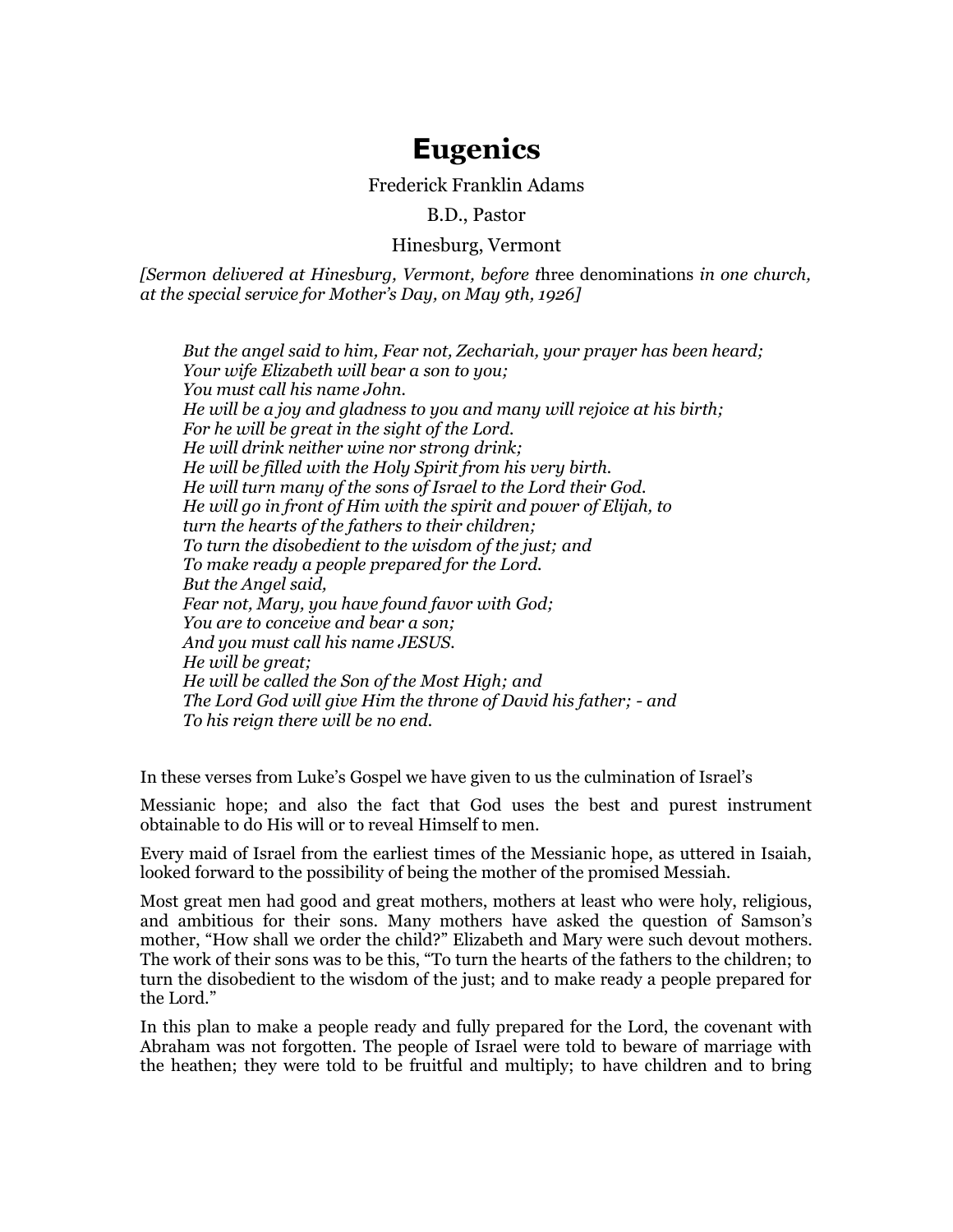them up in the fear of the Lord. They were also expected to observe all the rules and laws of health and of sanitation, so that the health of the child and the nation might be protected. In other words they were admonished to have their children "well born". Abraham and Jacob knew the laws of eugenics and proper breeding, as did many of the ancients. Jacob, we know, applied the laws of selection in breeding, to his sheep and goats to win a victory over his father-in-law.

Moreover we notice that the mother of Samson was warned by the angel to drink no strong drink, in order that she might give birth to the strongest man of his time. Likewise the spiritual strength of John the Baptist was hinted at when it is said of him that he would use neither wine nor strong drink. Israel did not neglect the physical and spiritual preparation of her children.

We may note then that there is a physical inheritance and a social inheritance. To be well born, which is the right of every child, one needs a good pure parentage as John had, and beside this a social inheritance that will develop the power of the child in order that it may grow and use its inheritance and be able to pass the heritage on to posterity. It should be so trained that it can add to the progress of Society by creative endeavor.

Of Elizabeth and Zechariah we are told that, "They were both just in the sight of God; blameless in their obedience to all the commands and regulations of God." This ideal parenthood whereby a child is given the best physical and social inheritance is necessary for the progress of the race. These rare souls of pure bodies and pure idealistic minds, kept up the hope of Israel in a very dark day. Mary, too, following the same ideal, found favor with God. Her son was so Ideal, so unique, and so lived up to his name of "Saviour" that He was said to have come into the world by the agency of the Spirit of Holiness. That He did manifest the Holy Spirit there is no doubt; of this even His enemies are witnesses.

Only the pure in heart, we are told, shall see God. It is the pure and the righteous in every age that will endure and conquer in the end. Such is the power of an Ideal. We must then implant similar ideals for the body, mind, and soul. Herein the hope of our race, - a good birth from pure parents, and the care of loving parents throughout the long childhood of the young.

Let us ask further, "What is it to be well born?" Can the science of eugenics give us any laws that will help us? Is it God's plan that every child shall be well born and have a chance to develop in all of its nature?

**I**

First let us consider, "What is it to be well born?" It is with this subject that the science of eugenics concerns itself.

In the sense of eugenics, being well born is to be brought into the world with a pure strong body free from inheritable defects or diseases so that the mind and soul may develop unhindered, and so that the personality may pass on, as in a great relay race, the ideals of the people or civilization. It is that one may become a useful citizen and contribute to the maintenance and the furtherance of society.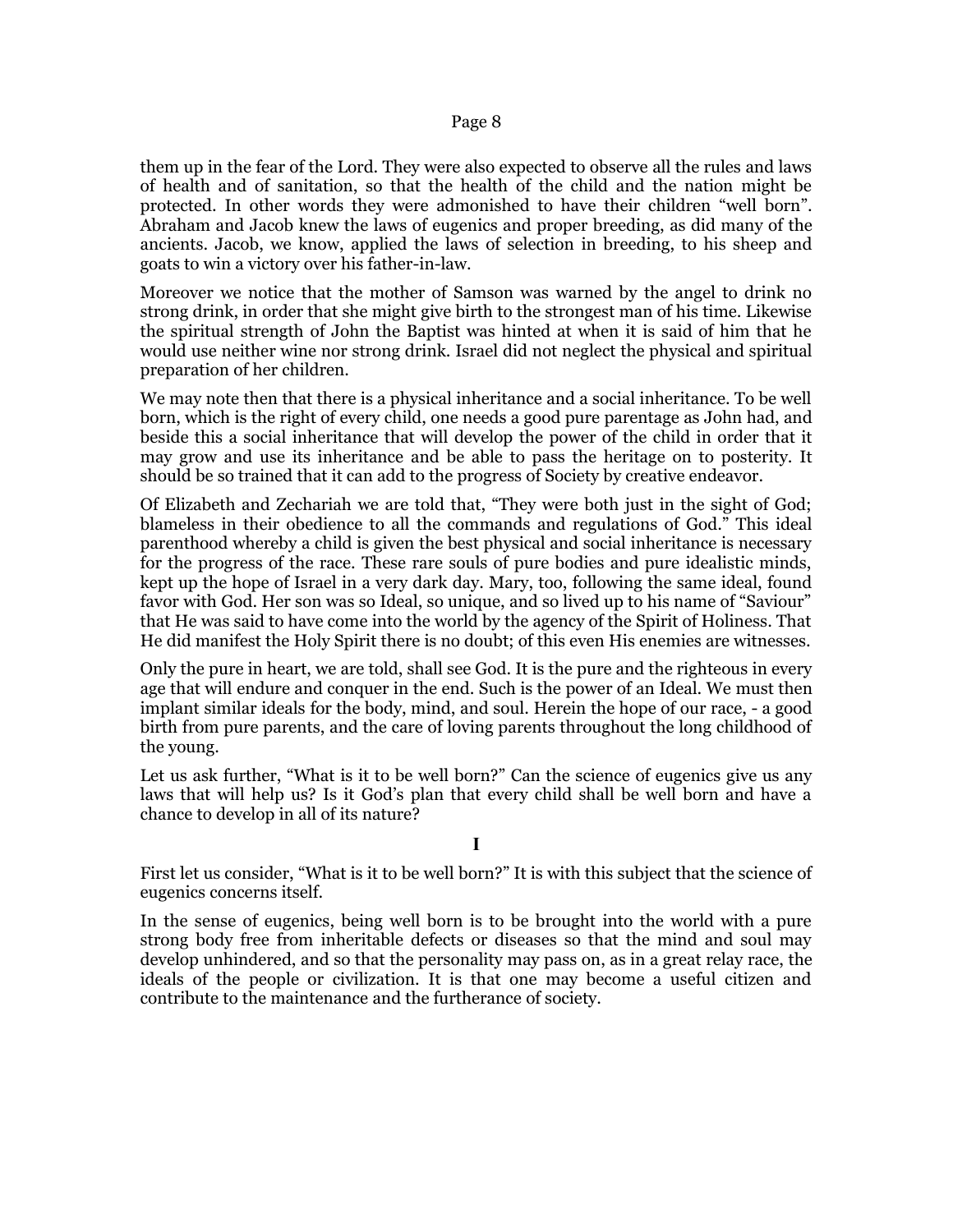A child may be well born physically, as some white boy; but he may be brought up in a social and educational society as that of the Bushmen and thus not be able to pass on the ideals of his own race. Likewise a child may be born a weakling in body and yet receive the social and educational advantages of a Newton. No life would be well born if it did not have the inheritance of both of these elements, the physical and the social; for factors like literacy are not inherited; they are like other elements a social inheritance, a tradition, not passed on in the physical life.

In the olden days the parents or mothers took the place of our educational system and gave to the child a religious training beside an education in national history and customs. No child is well born that does not have the care of both parents. It is still a prime need of our day that fathers turn back to their children. The child needs all that each of the parents can give. A girl for instance brought up under the father alone may show over much of the masculine traits; and a boy reared solely under the mother's care may be effeminate. Moreover a lad educated wholly by men may be rough and uncouth for society; while a girl brought up by women alone would lack certain characteristics that could be got only from the father or from men.

*As unto the bow the cord is, So unto the man is woman. Useless each without the other. (Hiawatha)*

Let us say then, that to be well born, in the larger sense, is to have the gift of health in a body with all its strength and with little or no inherited defects. It seems also the opportunity of a child having a "mothering" and a "fathering" of true parents. It must mean too, the advantage of a full educational system of training in our civilization and the inspiration of our ideals in the realm of religion.

#### **II**

But let us ask further, "How can one be well born?" How can we too be true ancestors for posterity? A man must begin somewhere and as he cannot often choose his grandparents, he may as well begin with himself. Can he do as did Zechariah pass on a pure strong body animated by strong religious ideals for the betterment of man? Can he pass on an ideal so strong that posterity will do as Israel did for Jacob, - "take the bones of Jacob" and march for a promised Land?

We can learn somewhat of the laws of inheritance by the observation of plants, animals, and of our own lives. We know now that certain diseases and weaknesses are inherited. But one thing that helps us to add strength, is that in marrying, usually it is natural to select the best, to choose the fairest, strongest, and most efficient mate. This may, however, often be an act of blind choice because children may take after the grandparents; and inherited factors may thus leap a generation. We must if possible pay attention to a full genealogy as the people of Israel did. In the breeding of men it seems to be hurtful for instance for cousins to marry; but the law seems to be that good as well as bad traits may be passed on to posterity. New blood seems to strengthen a race or an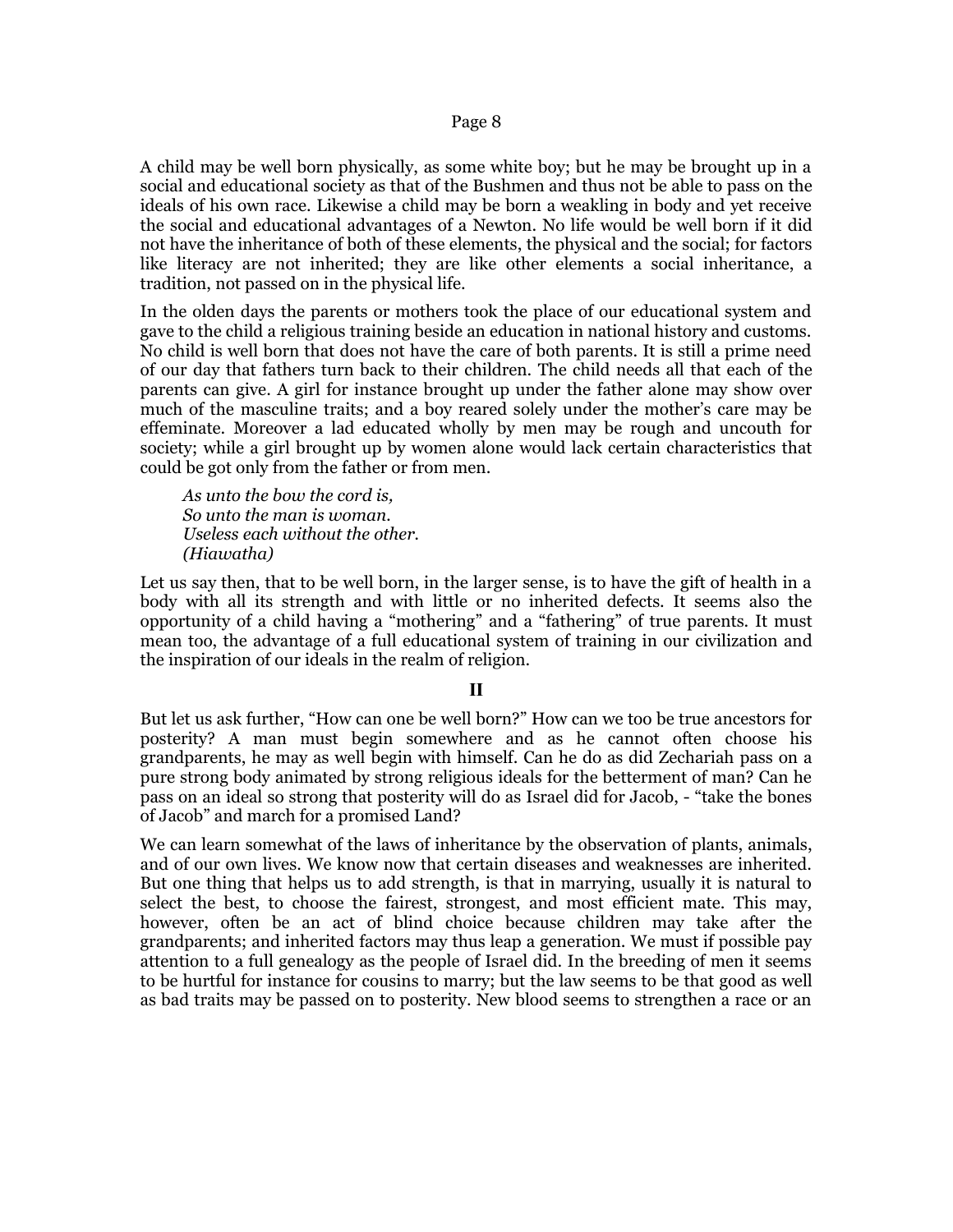old stock that has intermarried too much. Savage tribes in Africa will not allow marriages within the tribe; but compel one to seek a mate from an adjoining tribe.

Further it must be noted that mental ability and spiritual powers are inherited as well as the strictly physical qualities. God seems to work in nature by means of the principle or fact of "saltations" or leaps, whereby a new individual with a variation may come into being and a genius may be born or a new trait or power be added to the race. These new traits may often be kept by proper selective breeding as has been done in the plant and the animal world. No farmer believes in breeding from "scrubs"; but from pure blood or certified and pedigreed stock. Why? Because these have been "bred up" to a standard; the best traits have been conserved by proper mating. This is one reason that Abraham was anxious for his people in his own day. He wanted his people to marry in his tribe or clan and not to defile body or soul by intermarriage with the heathen around them. Heathen rites and practices defiled the body and the mind. The 'mores" of most of them could not compare with that being built up by Abraham; much of the heathen civilization and ideals were hardly worth handing on to any posterity.

In our day we are fortunate in having certain societies and agencies that want to help mankind in being well born. These organizations want to foster and teach the knowledge and laws of how to be well born. From them we may learn the laws of the conservation of all that is best in our physical and spiritual inheritance. Just as the Bible shows that Abraham built up an ideal to protect the chosen people that they might give a Saviour to the world, so must society today protect itself with laws and institutions in order to hand on its civilization and produce a people that can appreciate the present social structure and add to it for the future progress of the race.

Some of the means used now to protect civilization may be mentioned. We note homes for the feeble minded and institutions for the insane are all around us. Some twelve states too have laws for sterilization of defectives so that they may not produce offspring. Most states prohibit the intermarrying of the insane and the feebleminded. Even among the better class of physically fit and mentally equipped, there should be a dealying of marriage until adolescence is past. The time will come no doubt, when we shall see the wisdom of having a physical examination for marriage and a certificate granted for the right to bring children into the world. A physical examination for this service to ones country and mankind should be as important as such an examination for service in war. The need of this is shown by the fact that the lowest one-sixth of our country is now giving birth to about one-half of our children!

Beyond the means just mentioned, we need a revaluation of the Home. Fathers and mothers must turn back to their children. The modern complex world of big business and society for men and women is robbing the child of its right to the fellowship and the training of the parents. Can we afford to entrust our children to "nurses", to over secularized schools wherein no moral training is given; and to the usually wholly inefficient Sunday School? Will the present system give the child the needed ideals and inspirations for life? Should we not be as proud to be an ancestor, as the child of one? It is not better to be the founder of a noble line of men and women than to be the worthless scion of a great ancestor?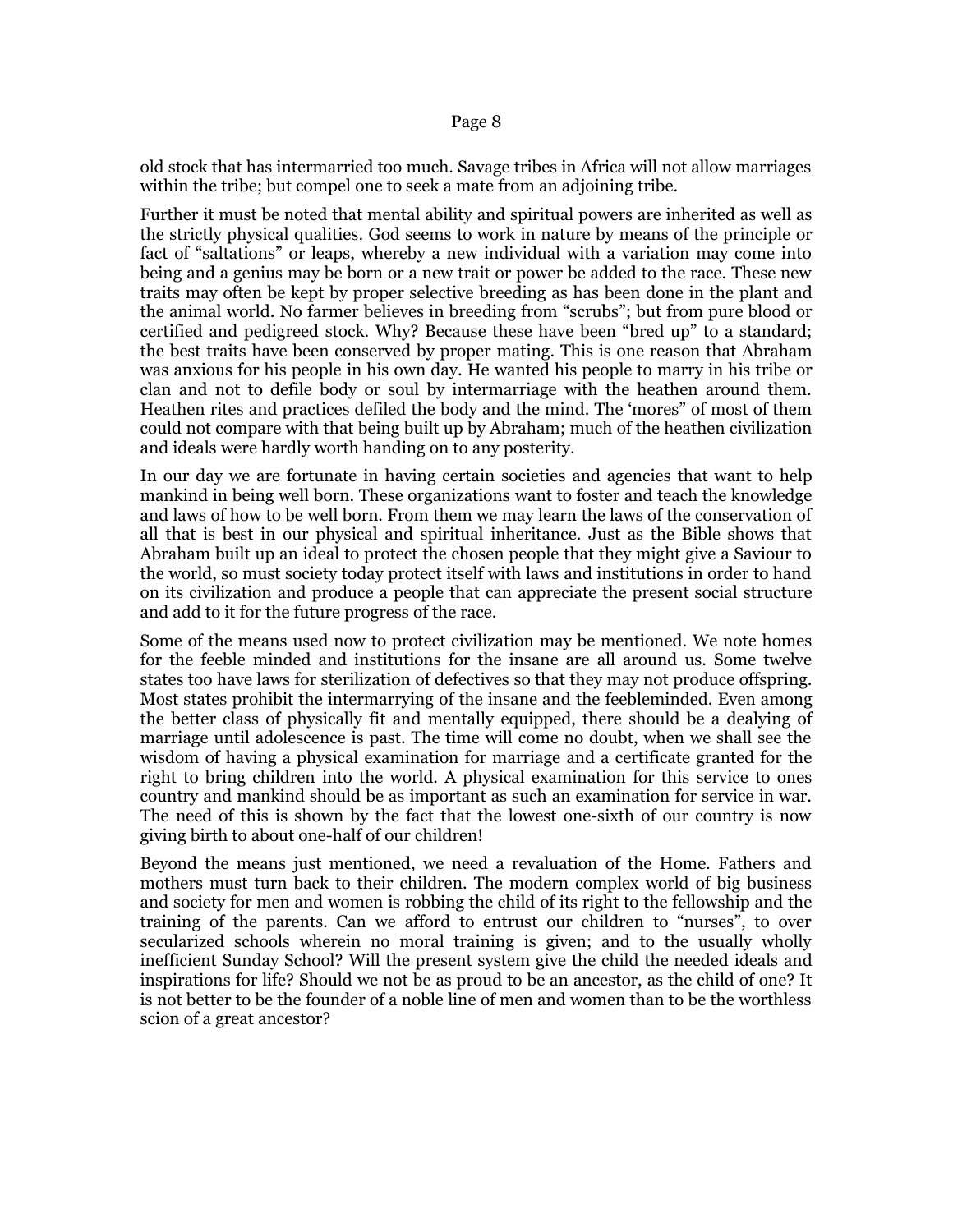While we cannot now "choose our grandparents" if we have no worthy name, we can like Erasmus, make one for ourselves. Let us wipe away the past and begin like Abraham to BE the ancestors of a righteous line of strong, pure, noble, boys and girls.

## **III**

Moreover we should now ask, "Why should we try to have children well born". What are some of the motives that should prompt us to give of our best to posterity?

One reason should be that the propagation of the unfit or of the weak is an economic burden and a waste. We support homes and institutions for the feeble minded and the insane. The vicious and the moron types become criminals or parasites on society. The care of the weak and the insane may hinder the usefulness and development of a real creative personality and thus keep one from making a real contribution to society. Imagine an Edison as a "nurse" for the feeble minded, or Burbank managing a "home" for inebriates.

A deeper reason is that if we are interested in the Kingdom of God or our own system of high ideals and Christian civilization, we shall see the need of bringing into the world worthy types of children mentally and physically, to whom we may pass on our "mores". These people should be able to use, hand on, and build up the structure of Kingdom that shall be eternal.

It is an added waste, too, to try to educate the low mental type or those, who with all possible opportunities, cannot rise to the appreciation of our civilization or add to it in any way. Some really cannot even pass it on to those like themselves. Quality not quantity should be our object. In the old scheme of Abraham quantity was needed, he thought, for use in possible wars; but the new mores now being built up on the ideals of Jesus is not one of force and war. It is rather the conquest of the world by love and cooperation. In this new civilization those who will survive will be the MORALLY and SPIRITUALLY fit. The meek shall inherit the earth.

Physical and social life seem to have evolved from a much lower ideal than this just mentioned. When the dinosaur lived, we had the age of brute force; then strength and weight counted most. But later on a proportionally larger brain, with cunning and fleetness of foot gained the day. After this we note man coming upon the scene and conquering by the employment of tools which added to his power and made him greater than a beast. A sense of herd, and a community feeling grew up among both animals and men; a communal and cooperative spirit was developed. The era of world wide goodwill and brotherhood however, is yet to come. But such and era is in the line of social evolution and we can hasten it by eugenics. This era is our ideal; for it we are striving; and it will come to replace all that went before.

We may help this coming era by building up the highest ideals of the family and of home life. It is a holy thing to bring a child into the world; it is a joy to care for it. A child is its own recompense. Then too, we must conserve the ideal that we are a "chosen nation". We may give birth to one who may lead us into the new age. Force, cunning, and strategy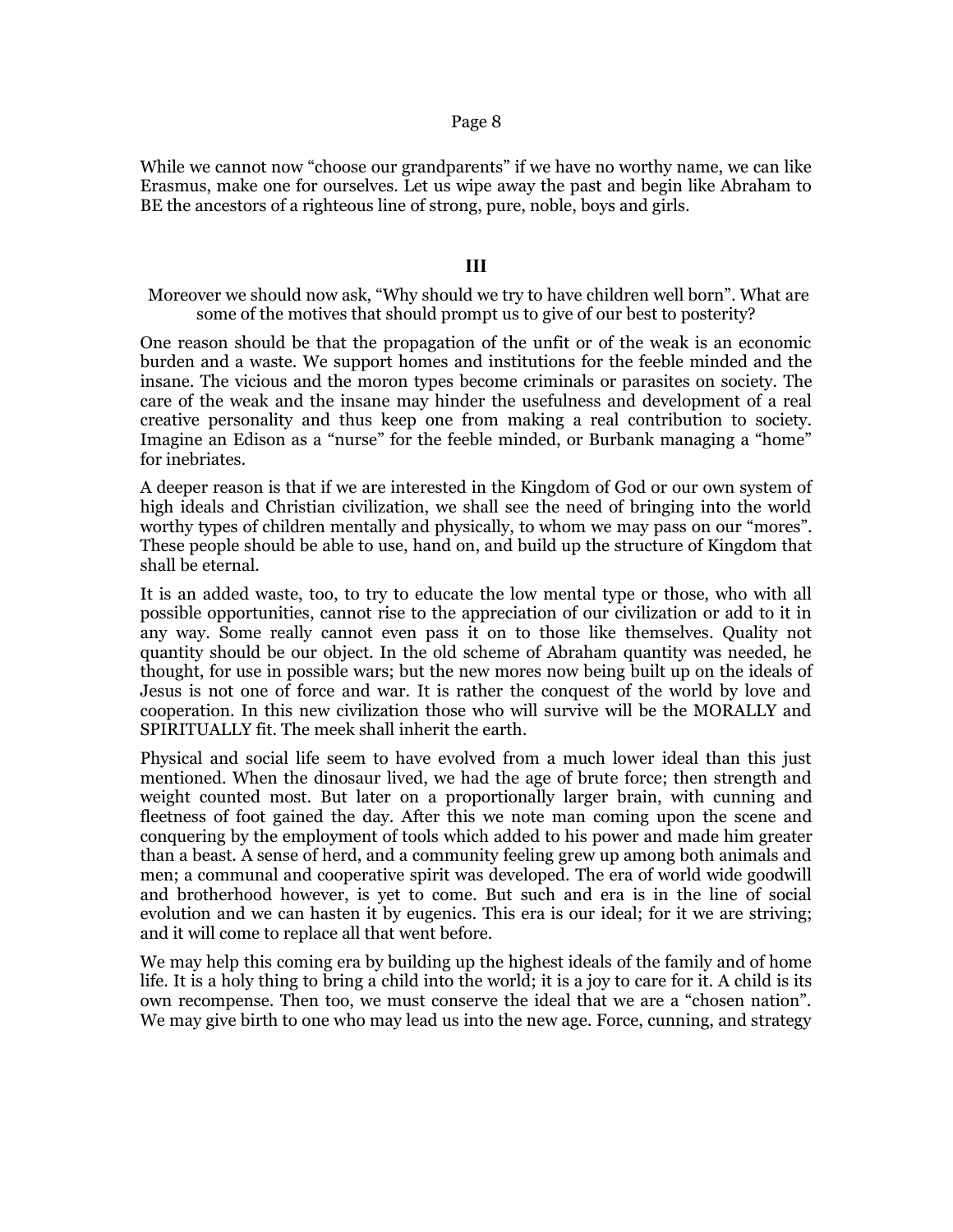have had their day; now we must overcome evil with good. We must attempt to give birth to and train men who will specialize in the newer ideals. As life had advanced from the amoeba to man, by the specialization of cells, so must men in the future specialize for the progress of society; some must be prophets, some teachers, some preachers, and some model parents. May some one arise like Abraham of old, who will so lead us into the new era of the "well born". To all peoples the promise has been -

*I will send a prophet to you, A Deliverer of the nations, Who shall guide you and shall teach you. If you listen to his counsels, You will multiply and prosper; If his warning pass unheeded, You will fade away and perish. (Hiawatha)*

We Christian people believe in Jesus' Kingdom of Love and peace. To the founding of the Kingdom we look forward. In that day shall we look back with pride in genealogies as did Mary and Elizabeth? Can we not have a pride of family again; not for coats of arms and the idle trappings of tyranny, but of the giving of our best for posterity? This pride ought to include pride in untainted blood, a strong pure physical heritage. We desire dogs and cattle with pedigrees and certificates of health. Why not desire such for people, for ourselves? Why not demand such for betrothed couples? Is not marriage enough of a sacrament and a holy act, a real spiritual event to make us desire such an improvement?

We work for Eternity, friends; for posterity and glorious Kingdom. We are "in the midst of the years"; and in a great relay race wherein sin and evil are contesting with love and righteousness. We carry the torch of high morals and the ideals of Jesus; freely have we received of our ancestors, shall we not pass their ideals on and lay them at the feet of those who are fit? Shall we hand these ideals on to morons and to the unfit? Shall we cast the precious pearls of Jesus's truth and life before swine? Can our science of mathematics be given to mental types that cannot understand high school algebra? Shall modern science be given to those whose ruling law in life is superstition? Can we lay the ideals of the Christ at the feet of atheists, infidels, and materialists? No, friends; here we have a duty. We have been commissioned by God. Let us go forth with the Gospel and enshrine it in chalices of pure beautiful bodies, holy minds, and souls that do know Lord.

## **IV**

This program is based on the Bible and the laws of nature which are the laws of Nature's God. It is a Christian program. It is our duty to "be holy" as Paul said. Should not this program then have the support of, and approval of Christian people, and of the church?

History shows that no great movement in the world had advanced without the aid of religion; which unifies and inspires for any moral advance. Our president has spoken upon this theme: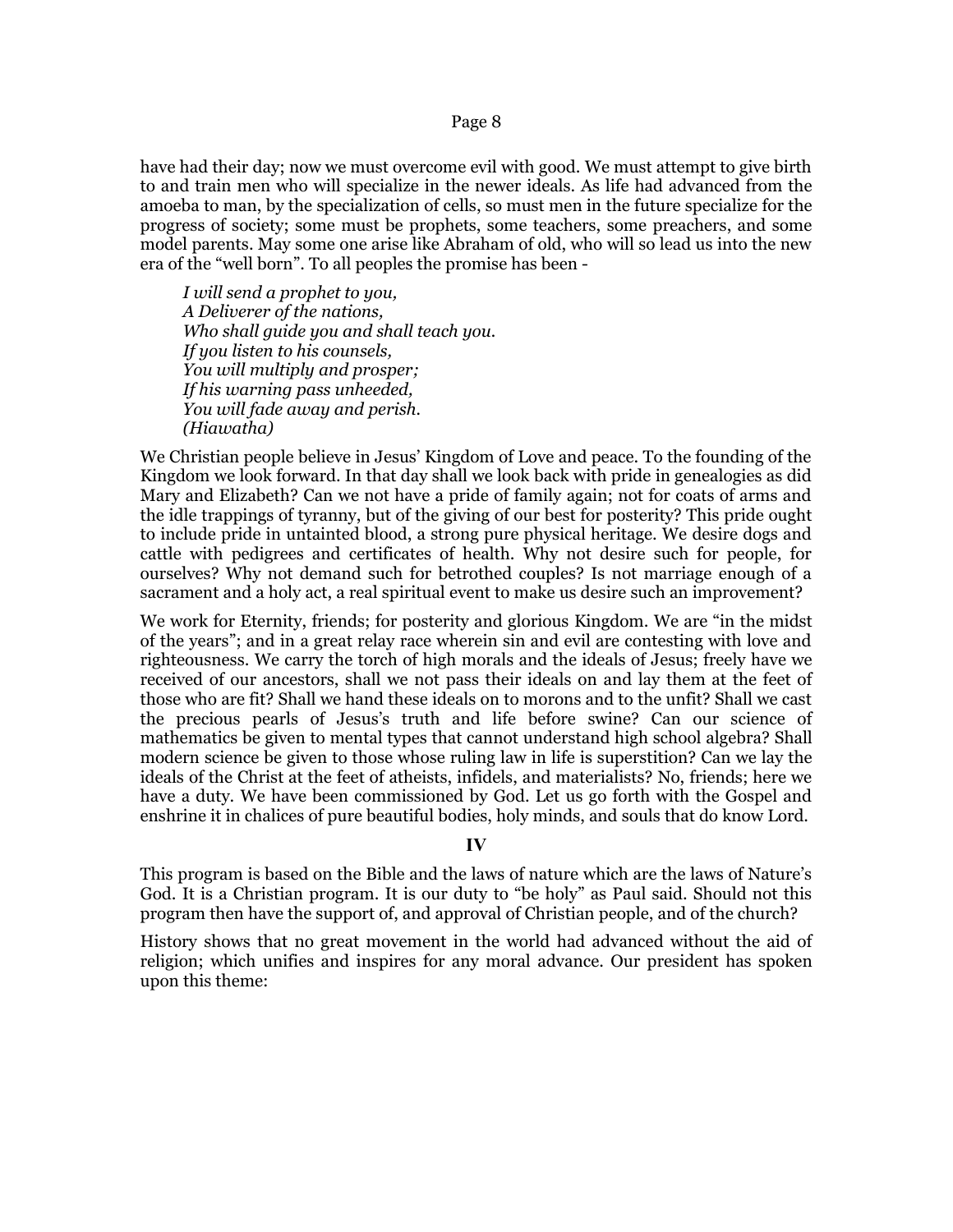*There is no form of education which will not fail, there is no form of government which will not fail, there is no form of reward which will not fail. Redemption must come through religion, and sacrifice is the essence of religion. Without that faith all that we have of an enlightened civilization cannot endure.*

*(Calvin Coolidge)*

Great men and geniuses come according to God's plan; but we can help by consecrating a Samuel or a John or Jesus to the Ideal. We can create new beings as did the English miner create in the animal realm, a new type of dog, the airedale. He bred the best traits of the otter and terrier together and produced a noble species. Good qualities are inherited.

J.S. Bach the great organist and his eight sons inherited musical ability, we are told, but the environment of music and training later were necessary to success. One does not inherit ability to play the organ; but one does inherit ABILITY. So even though only two of Bach's sons were famous as musicians, the rest may have shown ABILITY in another line of endeavor. Blood tells. So John and Jesus were the spiritual flowers of many generations of loyalty to the Abrahamic covenant. Israel tried to keep true to the ideals and to breed only among the best, which was her own. John the Herald and Jesus blossomed forth because many worked and planned in their very bodies and minds for the day of the Messiah. They kept the body and soul pure as fit channels for God; - and He used them.

In our day we are trying to give to every child a good education and our social heritage too. We believe in giving the child our spiritual heritage upon which, as a scaffold, it may build an adequate mental and spiritual structure. Some, like Napoleon, want to found a name or a House, which may be laudable; but let us work for the larger good of Humanity and the Kingdom. We must be intensely concerned for posterity, or see our ideals vanish from the earth.

*An old man, going a lone highway, Came at the evening cold and gray. To a chasm vast and deep and wide; 'Twas needful to reach the other side.*

*The old man crossed in the twilight dim, The sullen stream held no fear for him; But he turned when safe on the other side, And built a bridge to span the tide.*

*"Old Man" said a fellow pilgrim near, "You are wasting your strength with building here, Your journey will end with ending day; You will never pass again this way; You've crossed the chasm deep and wide,*